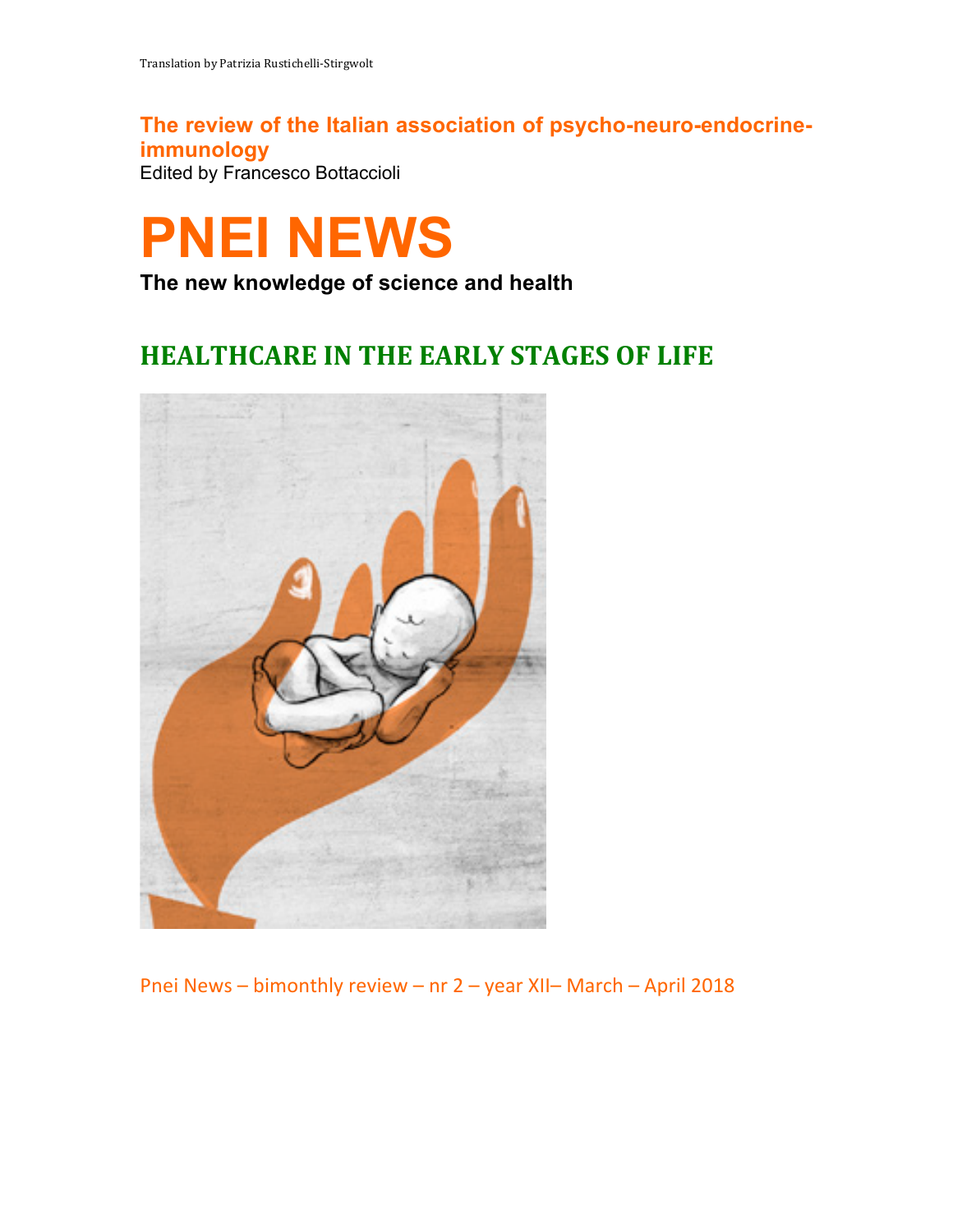#### **PNEI NEWS NR 2 - March - April 2018**

#### **EDITORIAL**

# **Page 3. Taking care of the initial settings of life: it is possible if there is the will to do it.**

*Francesco Bottaccioli*

#### **EARLY STAGES OF LIFE: RESEARCH AND PRACTICE**

#### **Page 4. The basis of life**

For those who provide medical care to infants and children, the development of epigenetics has opened new perspectives of prevention. In fact it has been demonstrated that the first years of life determine traits of the psychobiological asset with important subsequences on health and disease. These traits are reversible. It is up to the healthcare institutions and politics to take upon these new responsibilities along with possibilities of virtuous interventions. *Alessandro Bianchi*

#### **EARLY STAGES OF LIFE: EXPERIENCES**

#### **Page 8. Paradigm shift in the patient's treatment**

Among all kind of conducts, medical proceeding is based on tradition and tends to be repeated and be passed on without any significant change. Although changing is necessary and it is possible.

*Gianpaolo Donzelli*

#### Page 10. Neonatal pain and Traditional Chinese Medicine

A virtuous alliance between the Neonatal Intensive Care Unit at Anna Meyer Children's Hospital in Florence and the Traditional Chinese Medicine Centre "Fior di Prugna", Local Health Unit, Tuscany.

Sonia Baccetti, Antonella Traversi, Federica Sabatini, Laura Lega, Barbara Cucca

#### **EARLY STAGES OF LIFE: THE GENTLE TOUCH**

#### Page 12. Osteopathy for newborn babies and children

Osteopathy was conceived by Taylor Still a century ago. Last December it has been finally recognized as healthcare profession also in Italy. It represents a valuable resource to be integrated in the PNEI care model.

This research involves Neonatology departments of more than 25 Italian Hospitals. *Diego Lanaro*

#### **MALE AND FEMALE, MAN AND WOMAN**

#### Page 16. The origin of the differences between the genres.

This article is a summarized excerpt from *Psiconeuroendocrinoimmunologia e scienza della cura integrata. Il Manuale*, Edra, Milano, pages. 88-92, Francesco Bottaccioli & Anna Giulia Bottaccioli (2017).

It tackles the bio-psycho-social complexity of genres differences by criticizing both the reductionist biological and psychological models and those ones proposed by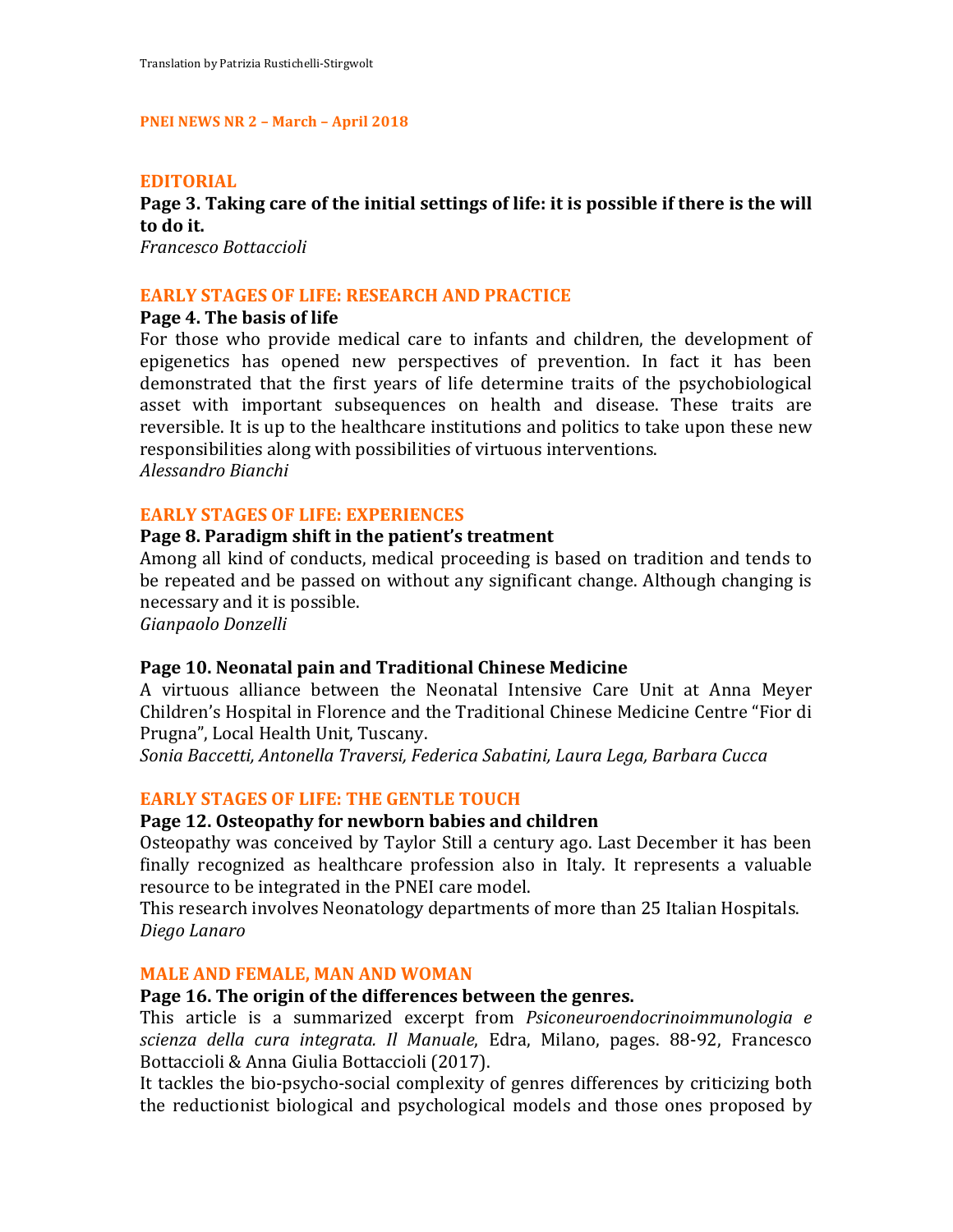the post-feminism which ignore or judge as unimportant the male-female differences.

*Francesco Bottaccioli, Anna Giulia Bottaccioli*

### **BOOK REVIEW**

Page 22. Bullying, a sign of nowadays Page 23. Damasio discovers PNEI.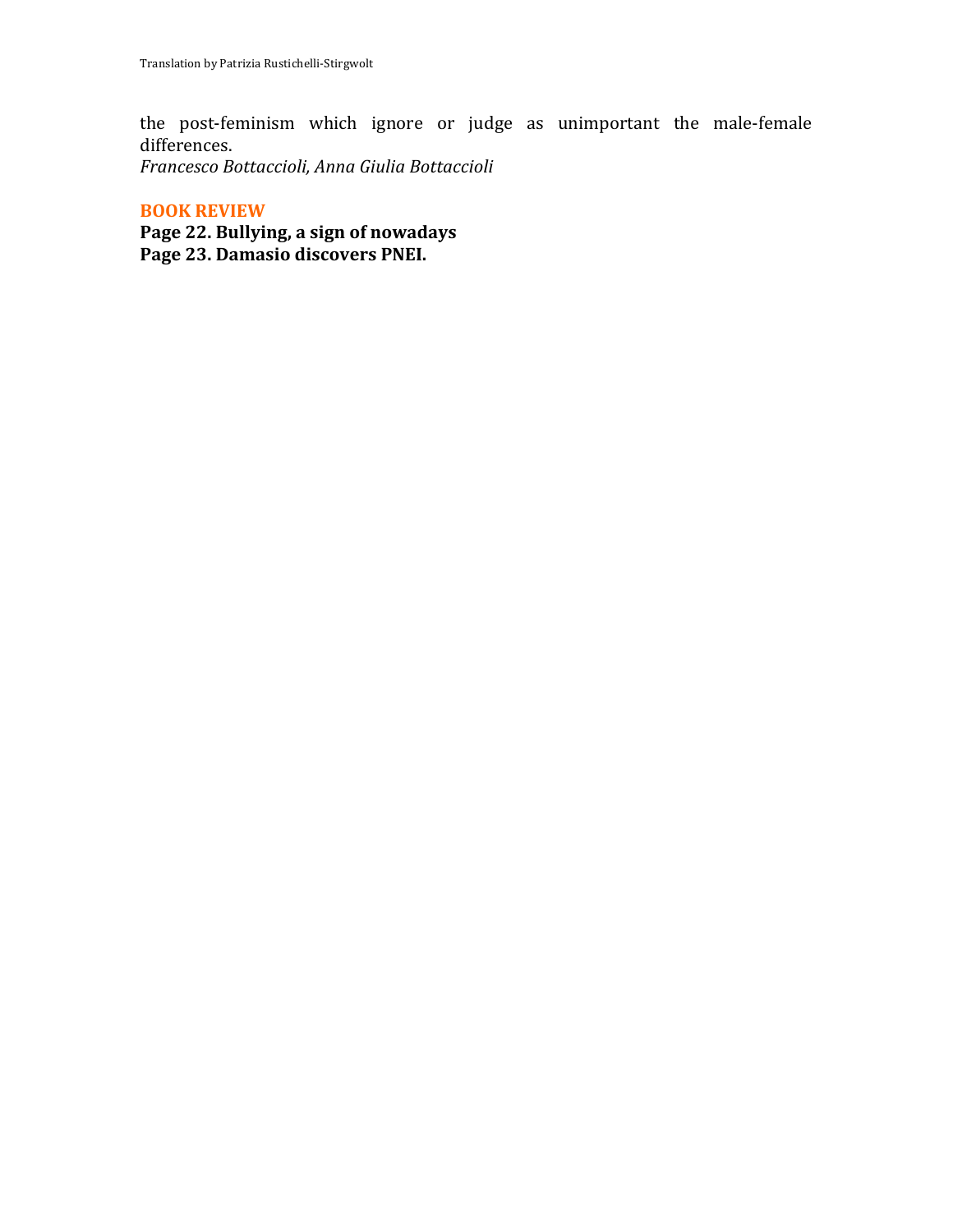# **EDITORIAL**

# **Taking care of the initial settings of life: it is possible if there is the will to do it.**

Francesco Bottaccioli Master Director of Pnei.

We have now enough scientific evidence to ascertain that the early stages of life have a significant influence on the psycho-biological traits in later life and thus on health and disease. It was possible to arrive to this conclusion thanks to the 1970s/1980s works of two researchers operating in different fields: the psychologist John Bowlby and the epidemiologist David Barker. Epigenetics has provided molecular basis to their studies. The theory of attachment, the theory of fetal origin of diseases and epigenetics are the three driving forces leading to the current synthesis $1$ .

We are facing an epochal turning point in the scientific field because the early intuitions of psychology have now a place on established basis and most importantly because it is defined where healthcare can have a large impact on individual and collective health. This path is possible as long as there is determination and largeness of means to achieve it and we abandon the primitive and inadequate idea of prevention seen as the only tool available for society to support the health of the citizens.

The early stages of life start with conception, pregnancy, birth, and are followed by a non- short period due to the psycho-biological characteristics of our species. We know that the central nervous system as well as the immune system will take their definite asset towards the end of the second decade of life. This asset is extremely sensitive to the initial settings. Let us consider the immune system as an example. The main factors that influence its correct development are: 1) the psychophysical conditions during pregnancy including stress and nutrition. These two elements can alter the stress axis of the future child and lead to a defect in the control of inflammation during childhood and adult life (allergies and autoimmunity); 2) the length of gestation is crucial. Prematurity affects the establishment of the intestinal microbiota leading to an unbalanced immune profile; 3) breastfeeding is an essential tool for the correct development of the immune system whereas formula milk can alter it; 4) the type of attachment established by mother and child. The well-documented psycho-emotions-immunity relationships<sup>2</sup> prove to be a powerful factor of balance or unbalance in the development of the immune system in the newborn baby and infant; 5) chemistry both as environmental and pharmacological toxins can alter the development of immunity.

This represents an extensive and at the same time a detailed field for aimed interventions both at a social level (as the Florence experience shows, see pages 4-7) and at hospital care and therapies level (pages 10-15). Achieving it on a large scale requires two changes: a new national political orientation that looses the grip of industry on public health and an unprecedented courage on the side of the healthcare authorities in shifting the paradigm as wished by the President of the Meyer Foundation (pages  $8-9$ ). A goal that lies at the base of SIPNEI's work.